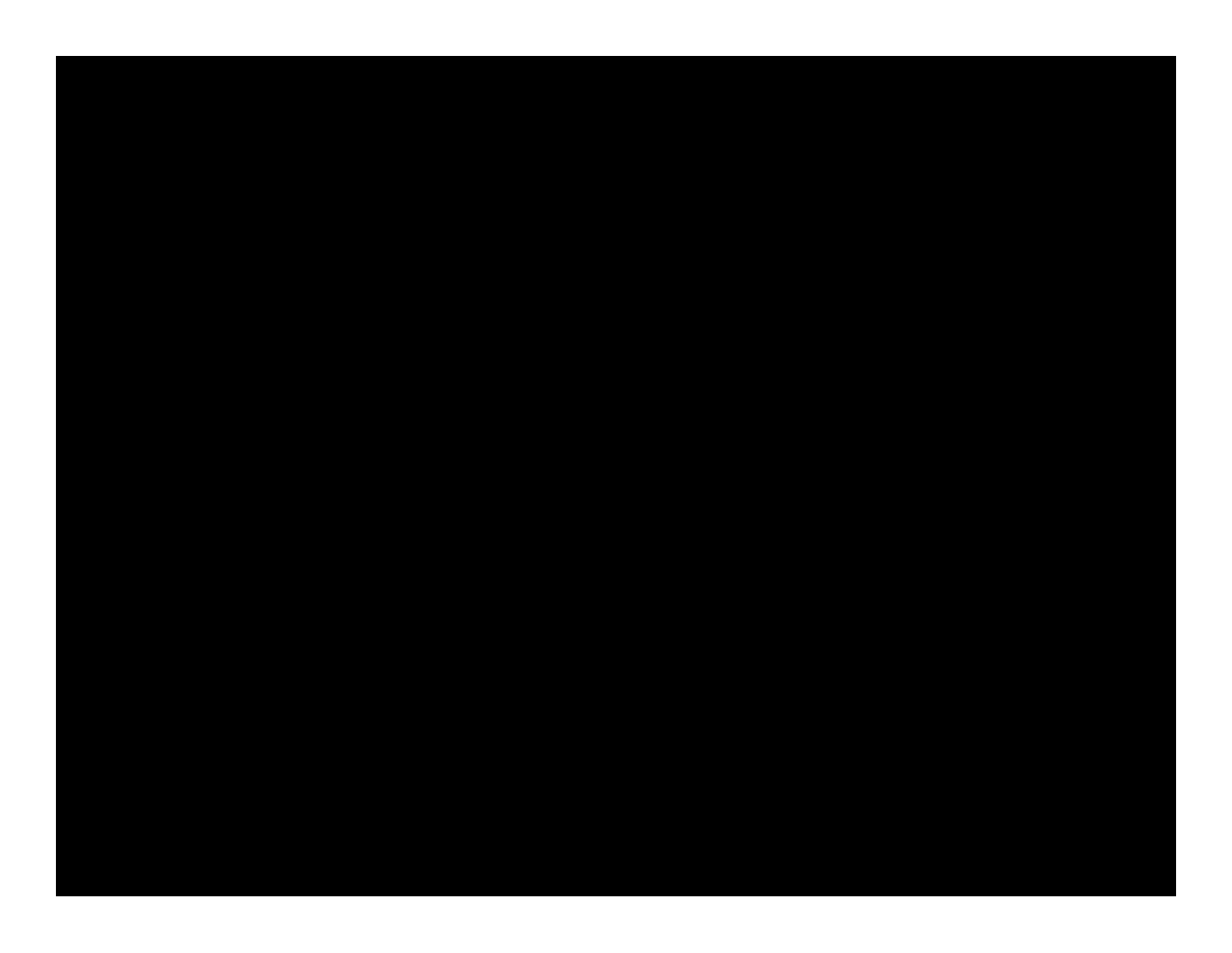### Jeremiah 7:1-8:3

# "deceptive words" (7:4, 8)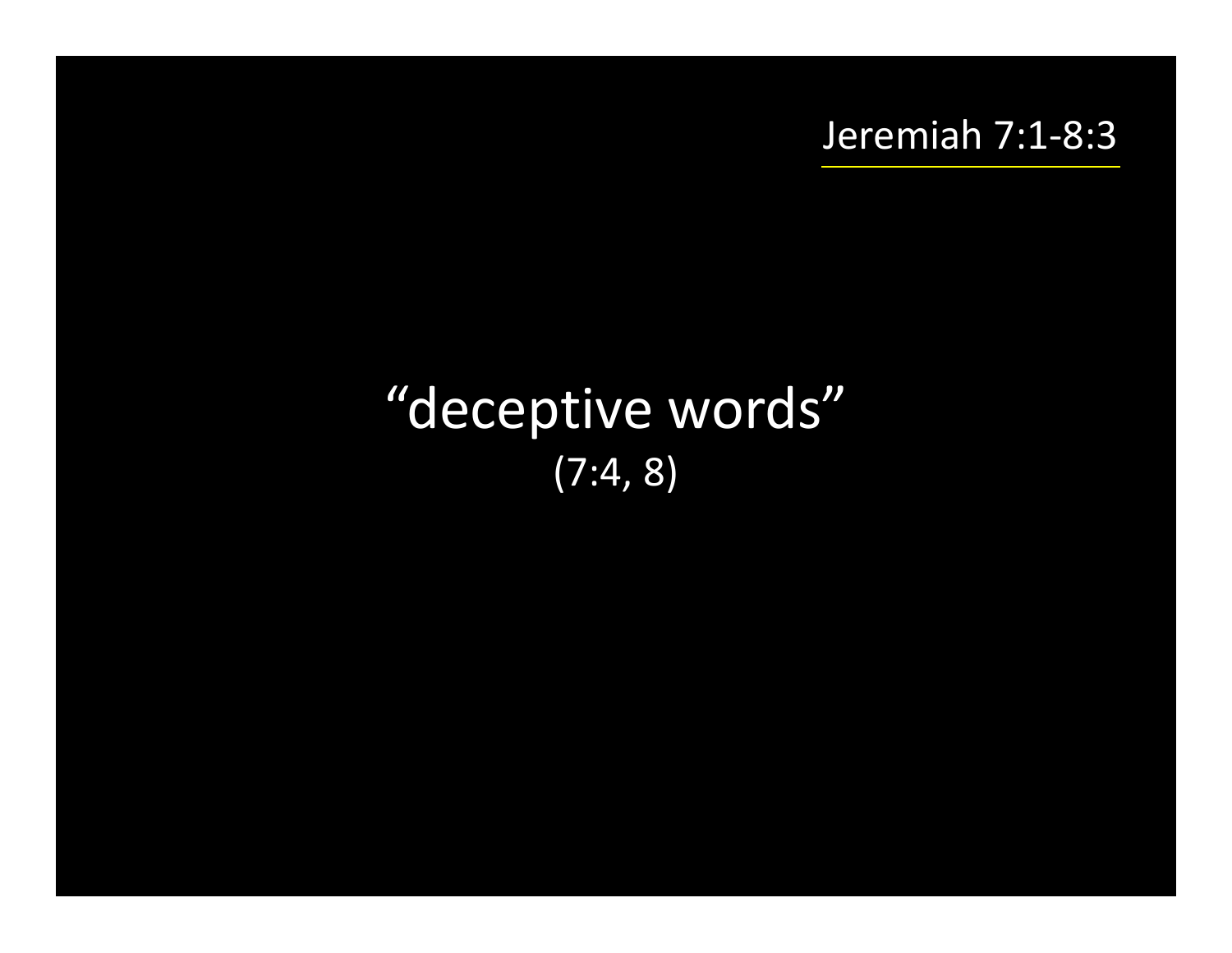Jeremiah 7:1-8:3

# "You shall die!" (26:8)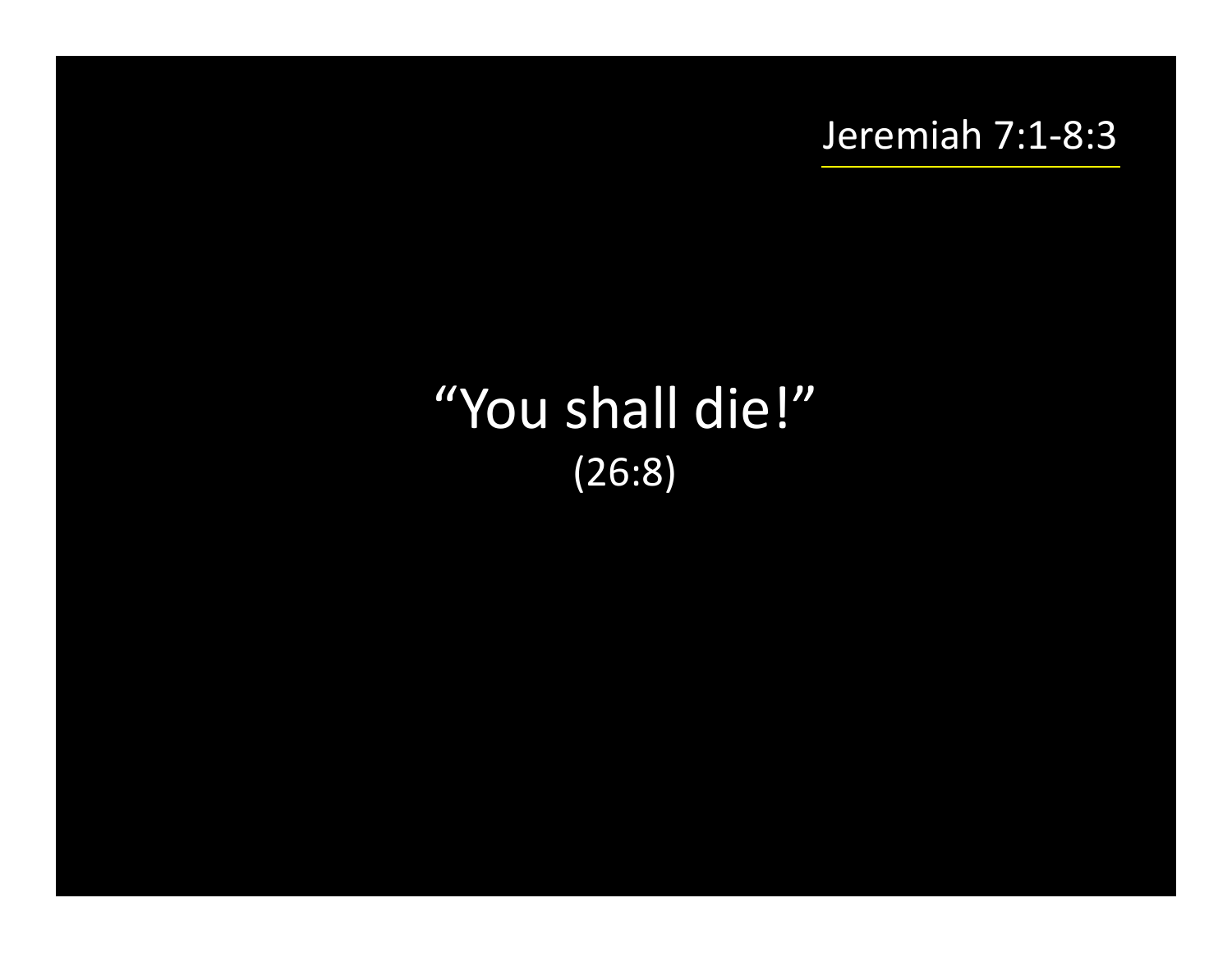# "Worship" without repentance. (7:1-15)

"Do not trust in these deceptive words: 'This is the temple of the LORD, the temple of the LORD, the temple of the LORD.'" (7:4)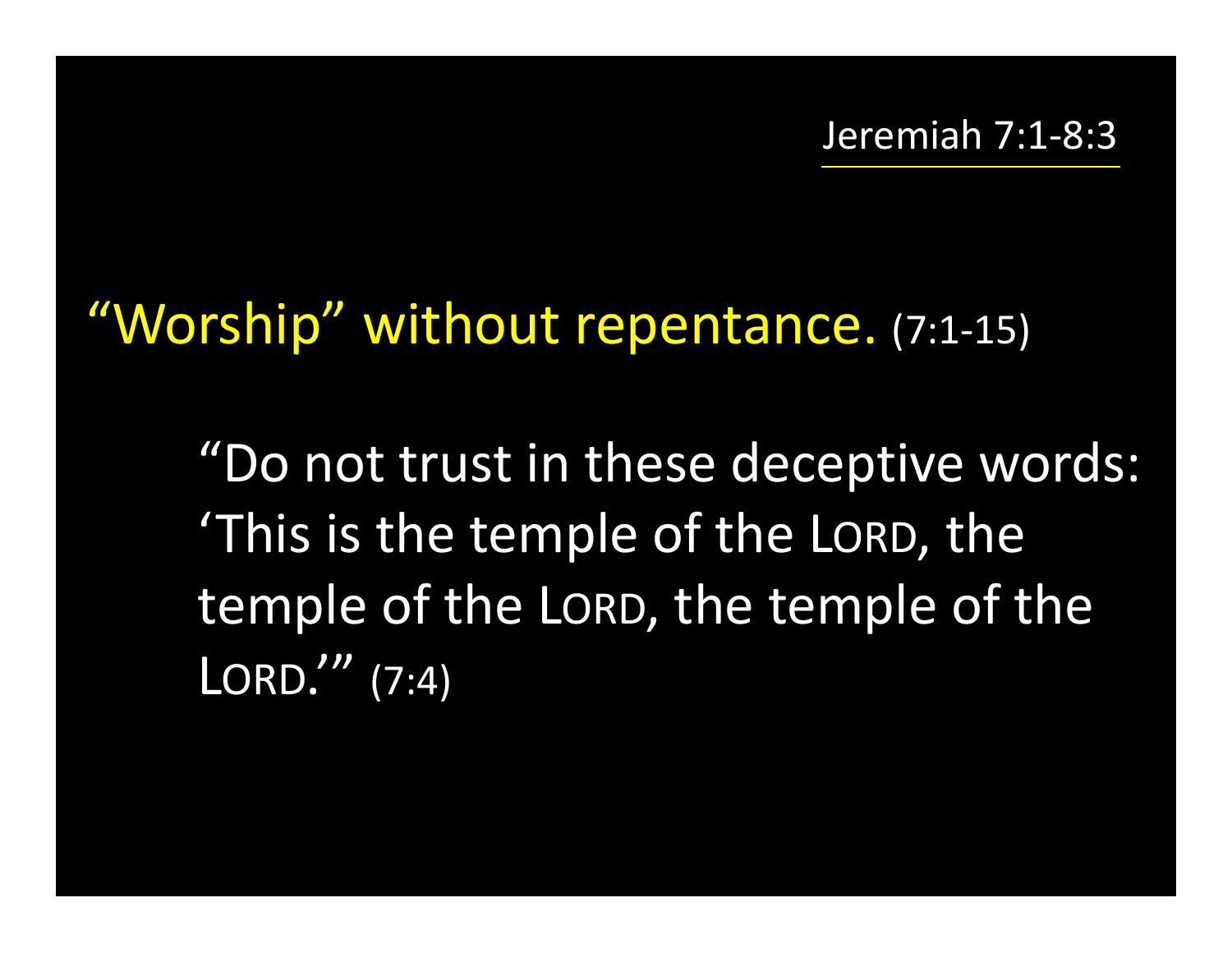# "Worship" without repentance. (7:1-15)

## "Rabbit-Foot Theology" – Dale Ralph Davis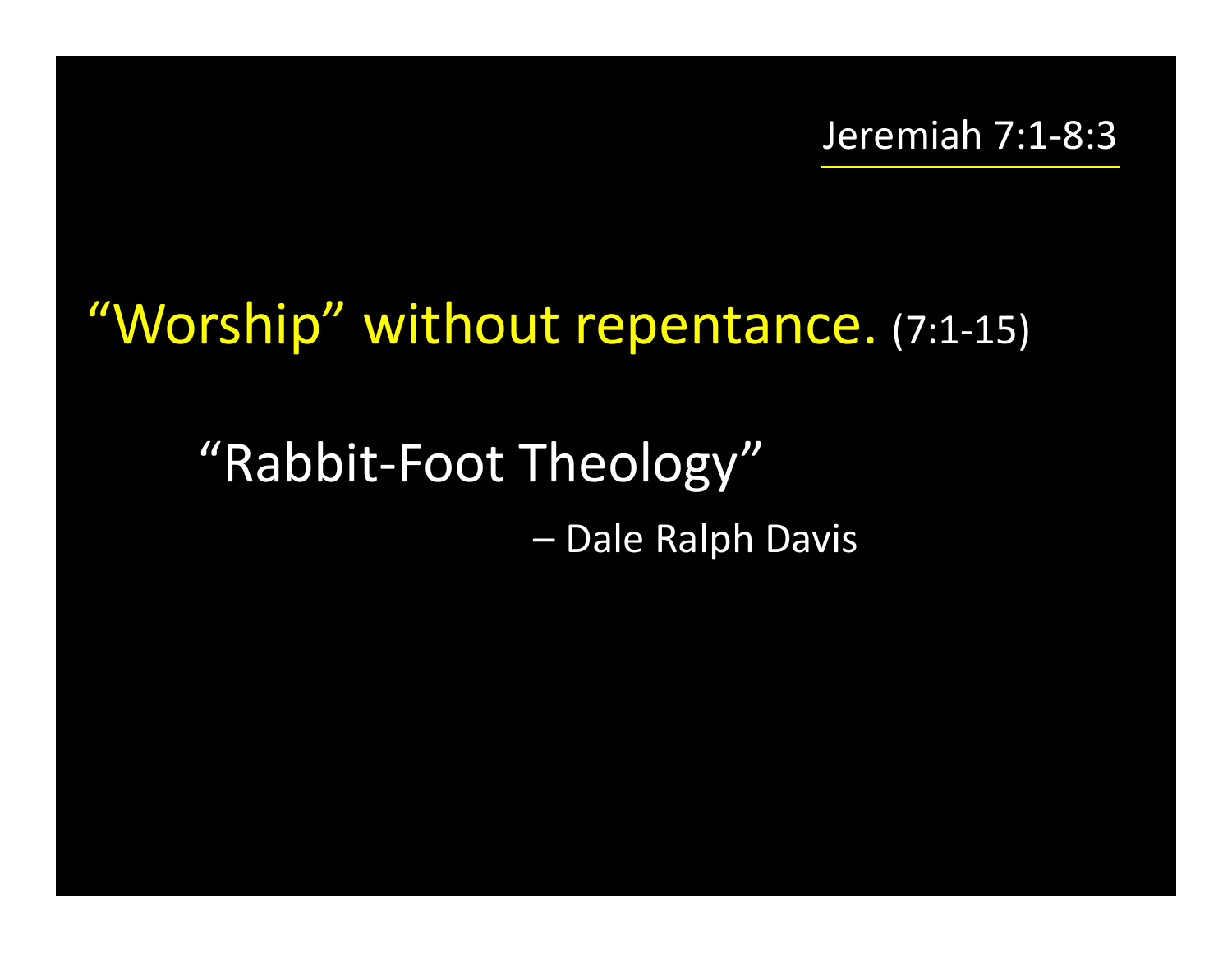# "Worship" without repentance. (7:1-15)

### **Lie #1:**: Gods' promises make us untouchable.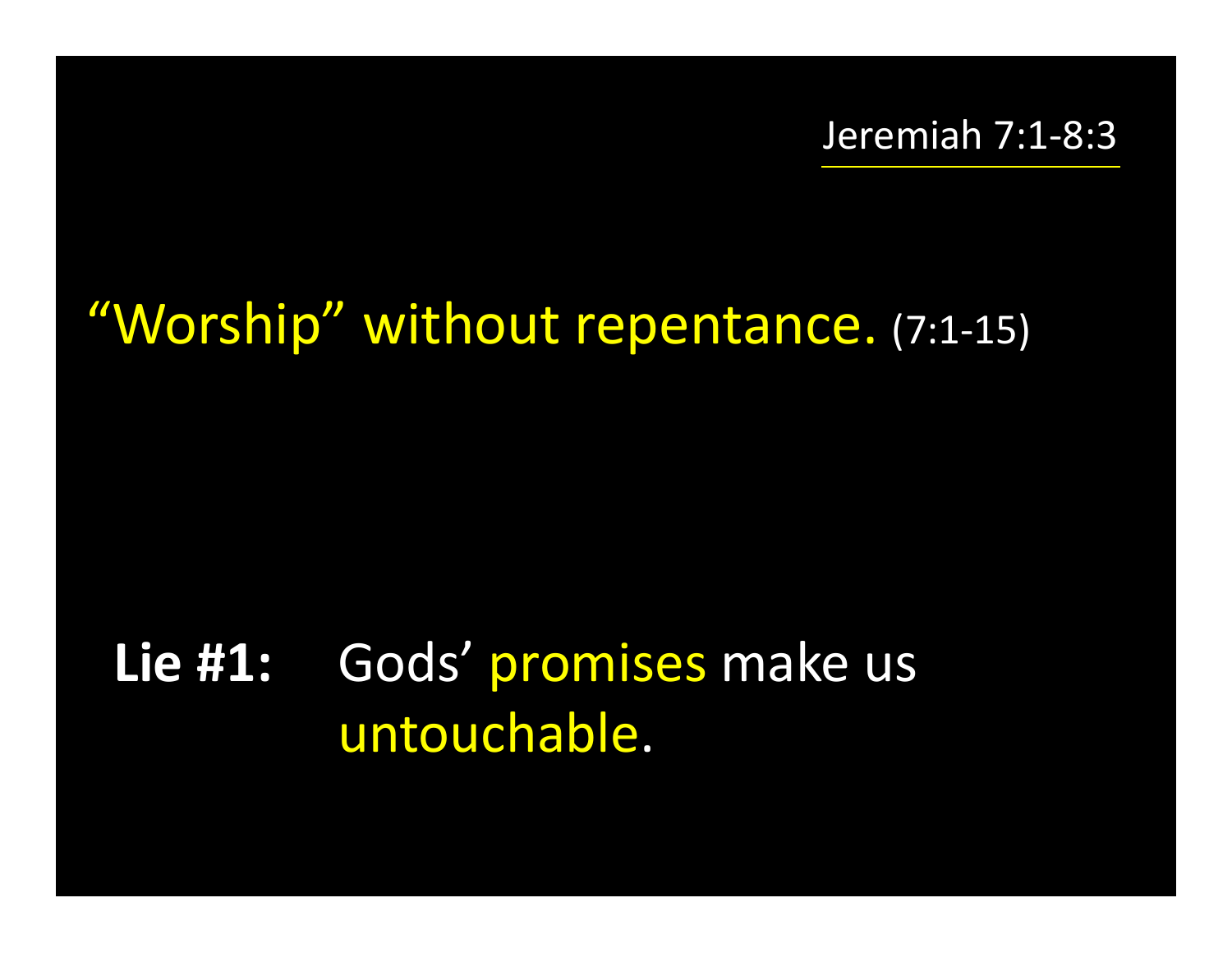## Praying without listening. (7:16-28)

"As for you, do not pray for this people …" (7:16)

- Jeremiah (11:14; 14:11)
- Themselves (14:21)
- Moses & Samuel (15:1)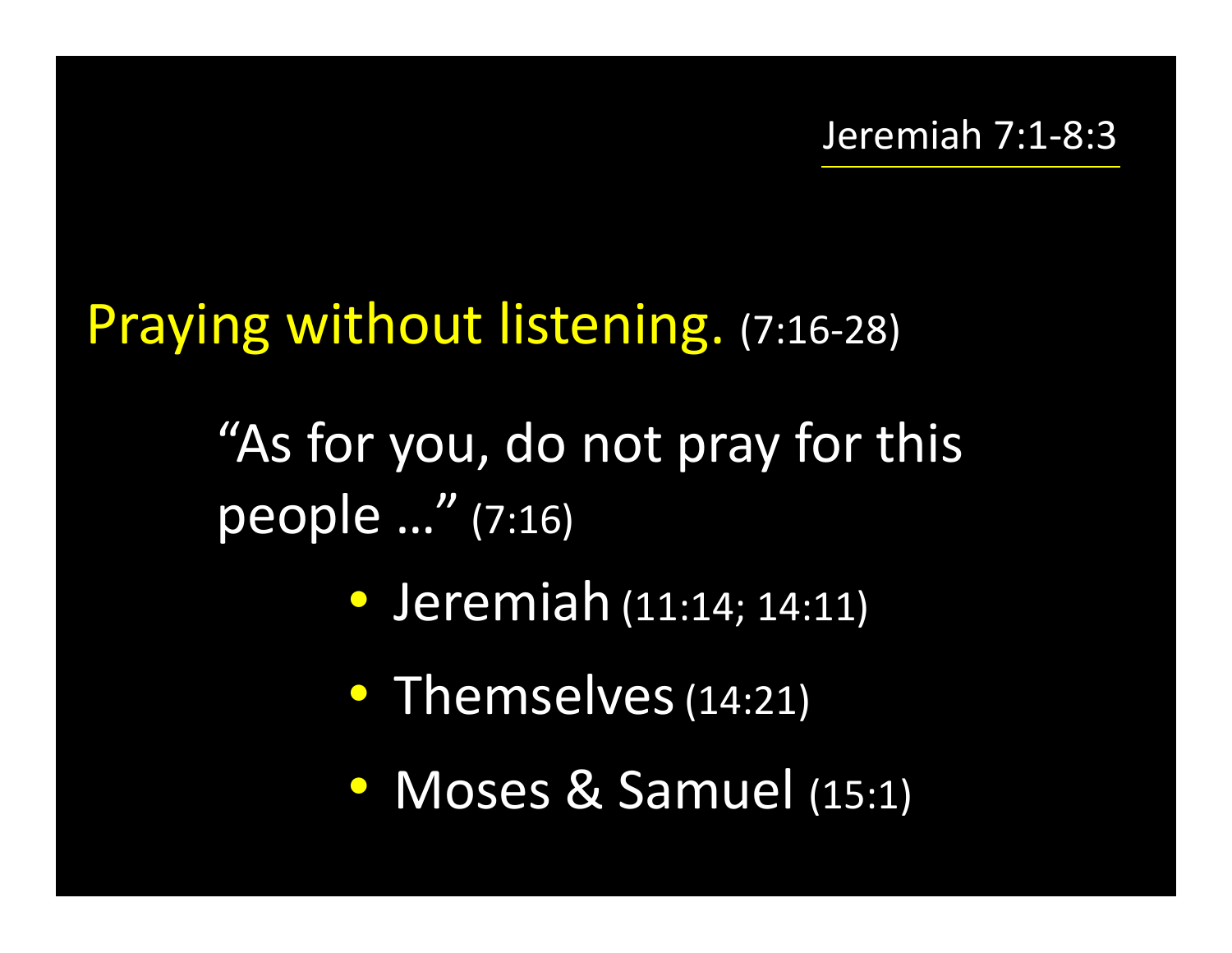## Praying without listening. (7:16-28)

"*If you abide in me, and my words abide in you*, ask whatever you wish, and it will be done for you." (John 15:7)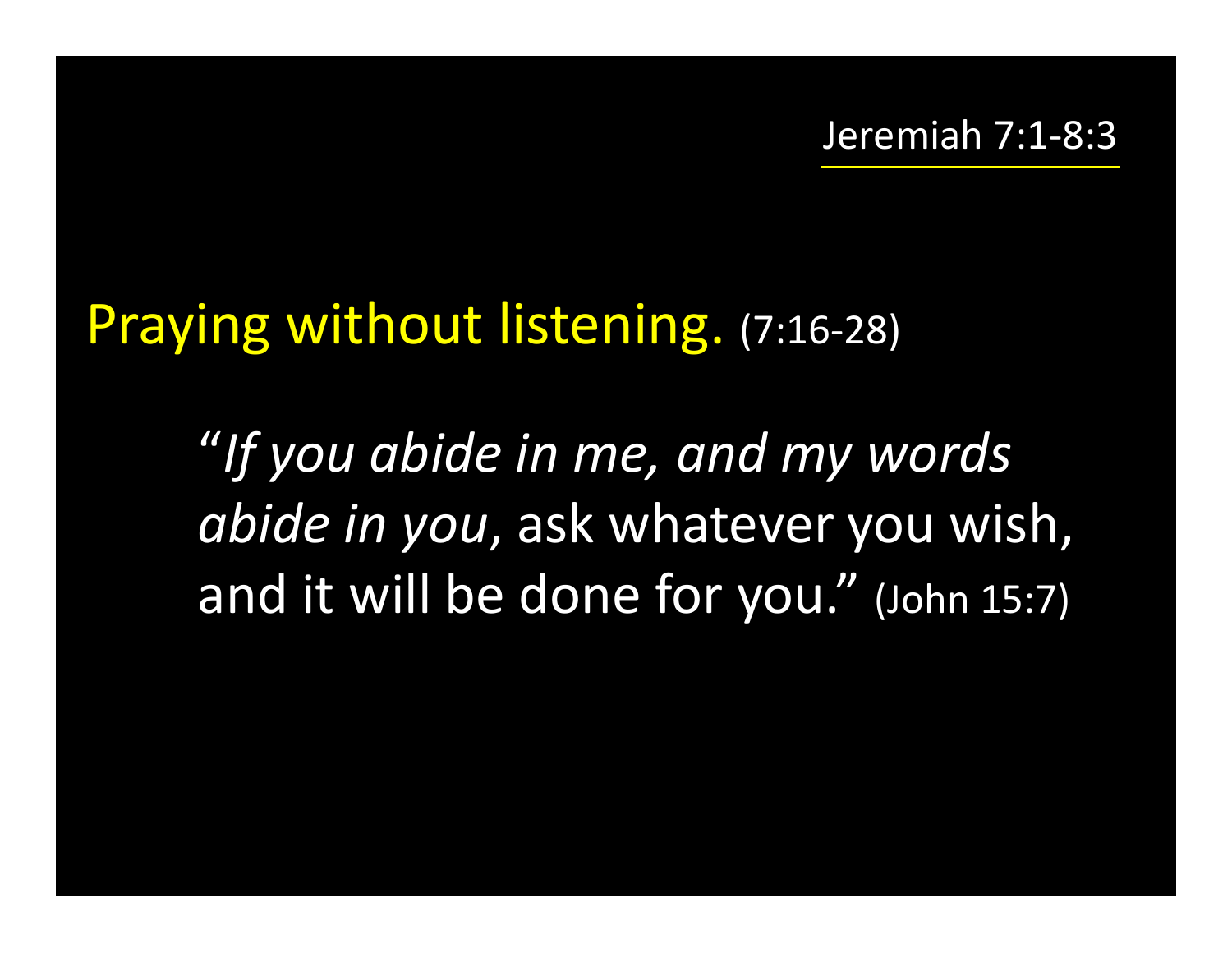### Jeremiah 7:1-8:3

## Praying without listening. (7:16-28)

# **Lie #2:** I can always pray and God will help me.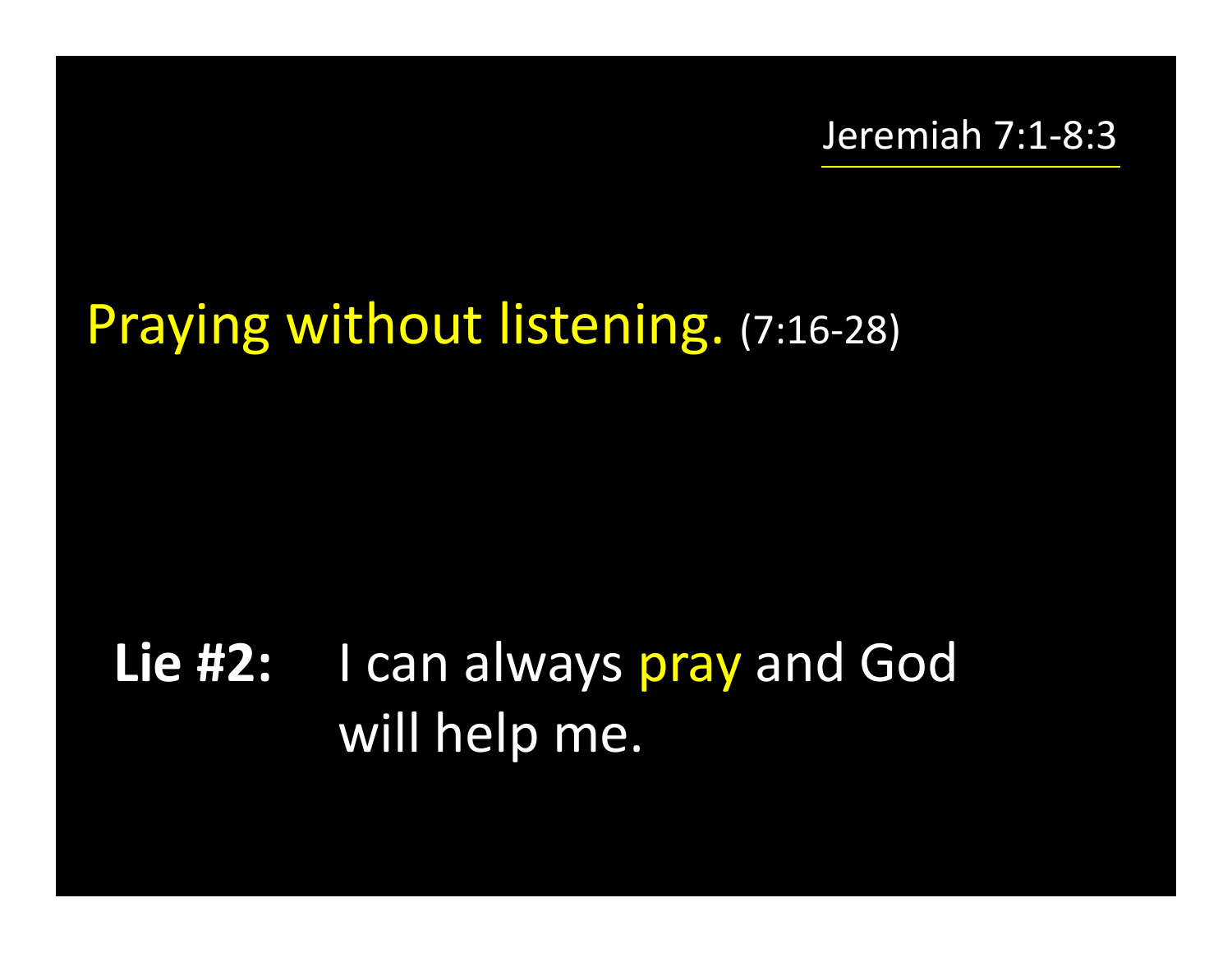# "Dedication" without holiness. (7:29-8:3)

"Cut off your hair and cast it away …"(7:29)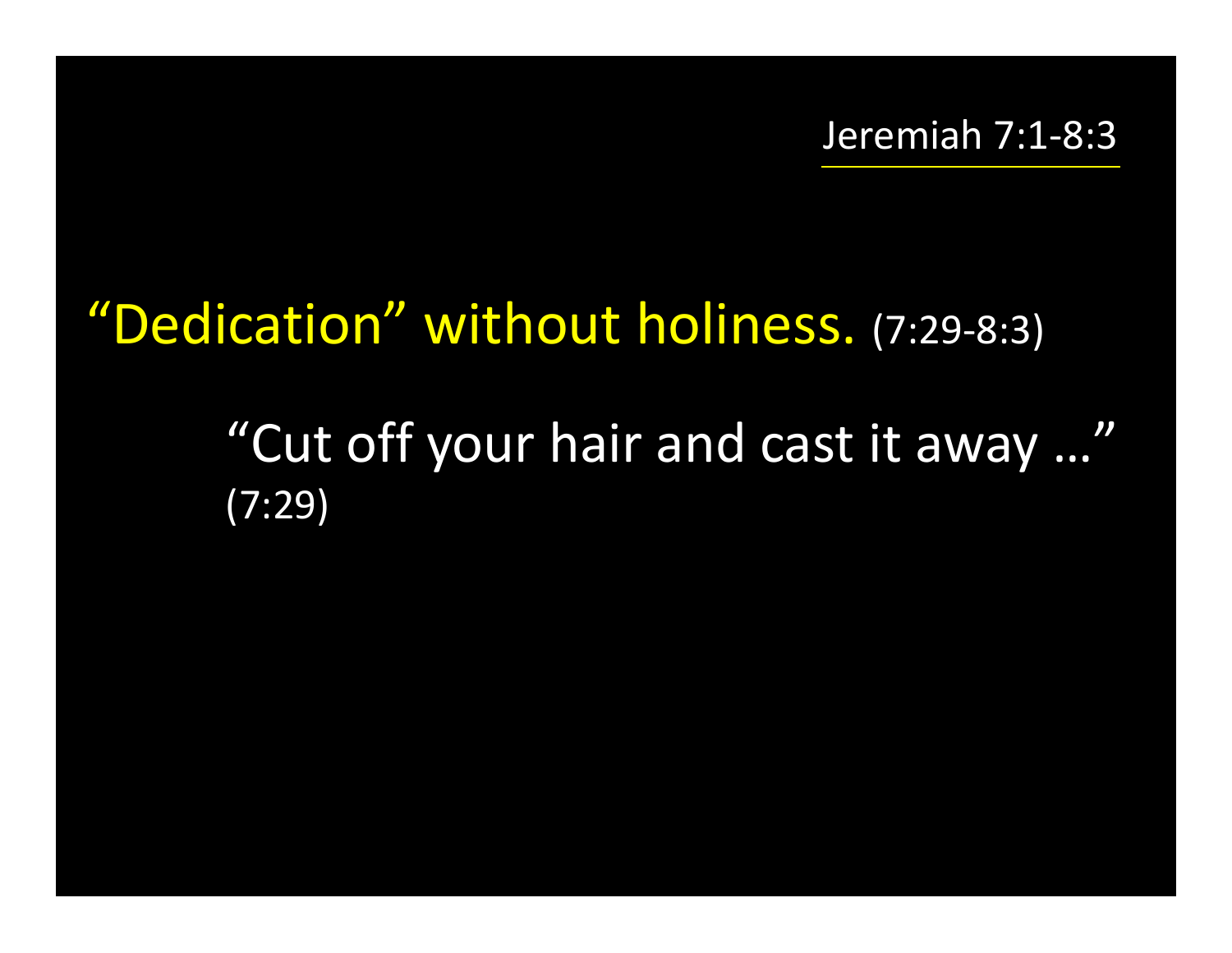# "Dedication" without holiness. (7:29-8:3)

"… this picture of despair, guilt and isolation portrays the pains of hell; of being finally told, 'Depart from me …'" –Derek Kidner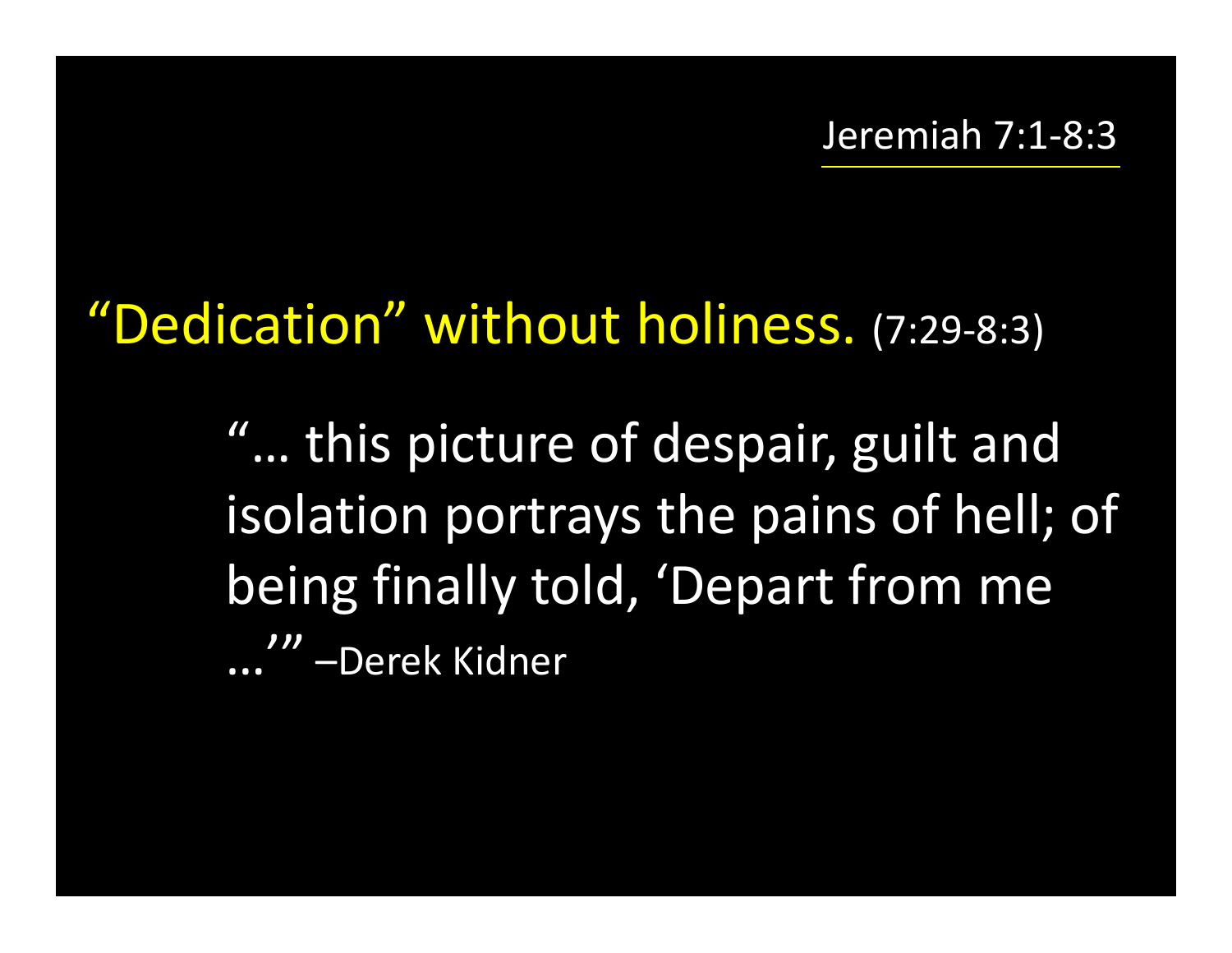# "Dedication" without holiness. (7:29-8:3)

# **Lie #3:** Sacrifice is the same as obedience.